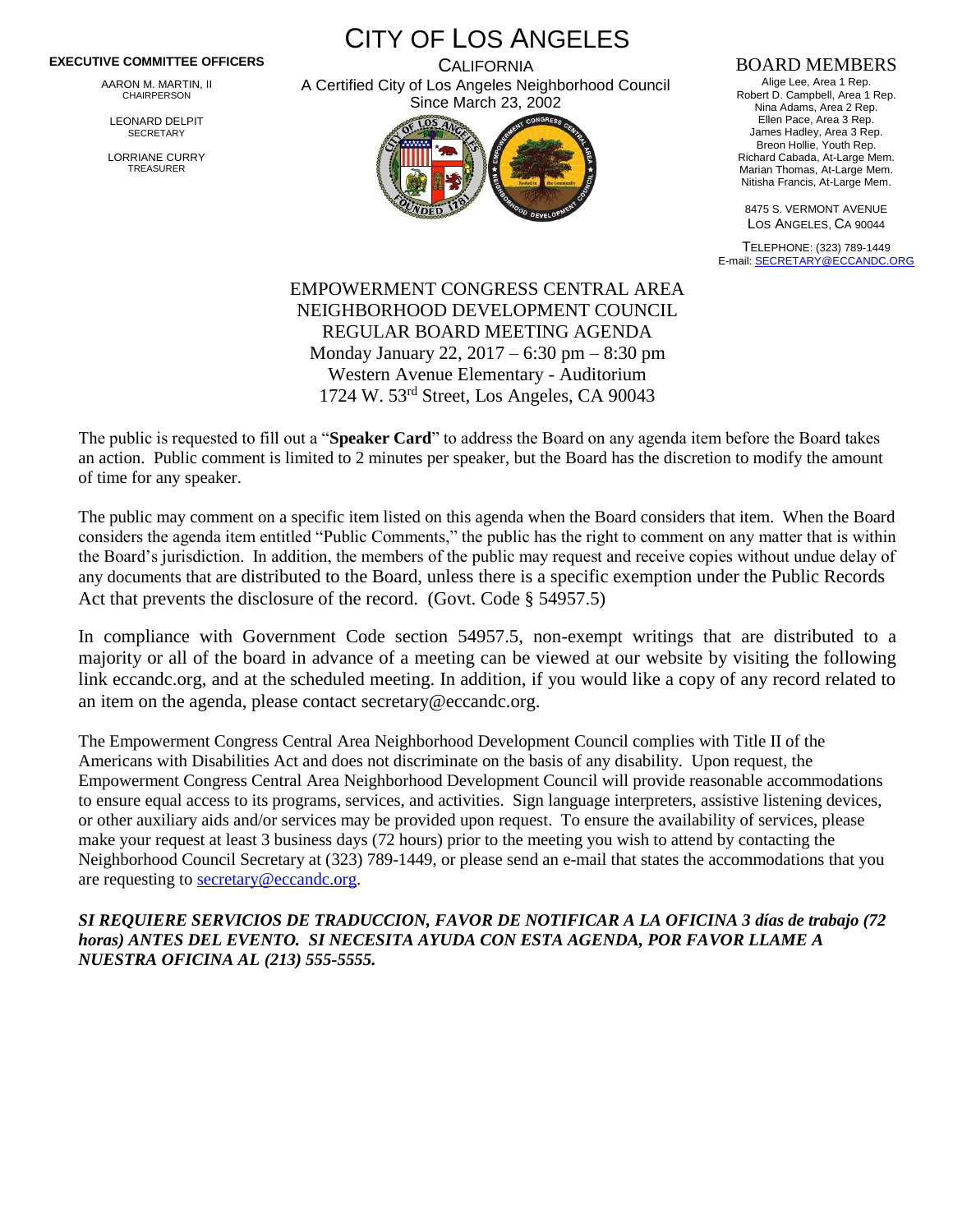- 1. Welcome and Board of Directors called to order. (Chairperson) [Start Time 6:30pm 6:35pm] **Chairperson Report (Aaron M. Martin, II)**
- 2. Pledge of Allegiance (Youth Representative) [6:35pm 6:40pm]
- 3. Roll Call (Secretary) Quorum Present Yes/No [6:40pm 6:45pm]
- 4. (Action Item) Meeting Minutes (Secretary) [6:45pm 6:50pm] Discuss and possible action to approve meeting minutes held on November 27, 2017 (Secretary) Motion By:  $2<sup>nd</sup> By: Yes Votes: () No Votes: () Abstentions: ()$ Motion Carries: (Yes) or (No)
- 5. (Action Item) Treasure Report (Treasure) [6:50pm 7:00pm] a. Discuss and possible action to approve treasure report dated January 22, 2018 (Treasure) b. Discuss and possible action to approve reforecasting the budget (Fiscal Year 2017-2018) Motion By:  $2<sup>nd</sup> By: Yes Votes: () No Votes: () Abstentions: ()$ Motion Carries: (Yes) or (No)
- 6. Elected Officials (Reports to Community) [7:00pm 7:15pm] United States House of Representative, Congresswoman Karen Bass (37<sup>th</sup> Congressional District) California State Senate Holly Mitchell Office (30<sup>th</sup> Senate District) California State Assembly, Assemblyman Sebastian Ridley-Thomas (54th Assembly District) California State Assembly, Assemblyman Reggie Sawyer (59th Assembly District) County of Los Angeles, Supervisor Mark Ridley-Thomas (2nd County District) City Los Angeles, Mayor Eric Garcetti Office, City of Los Angeles, City Attorney Mike Feuer Office City of Los Angeles, Councilman Marqueece Harris-Dawson Office (8th Council District)
- 7. Public Officials (Reports to Community) [7:15pm -7:30pm] California Highway Patrol, (CHP) Los Angeles County Sheriff Department Los Angeles Police Department, (Southwest and 77<sup>th</sup>) Los Angeles Unified School Police Department (Horace Mann and Obama Prep.) Los Angeles Fire Department, (Station No. 66) City Departments & Bureaus, Boards & Commissions, City Council Committees Certified Neighborhood Councils in Region 10
- 8. Presentations Speaker time limit is 10 minutes.] [7:30pm 7:45pm] a. St. Brigid Church Representative. Robert Williams b. Community Steps, Harvard Park Community Safety Partnership c. Farmers Market, Bing Turner Heritage
- 9. Public Comments Comments from the public on non-agenda items within the Board's subject matter jurisdiction. [Speaker time limit is 2 minutes.] [7:45pm – 7:50pm]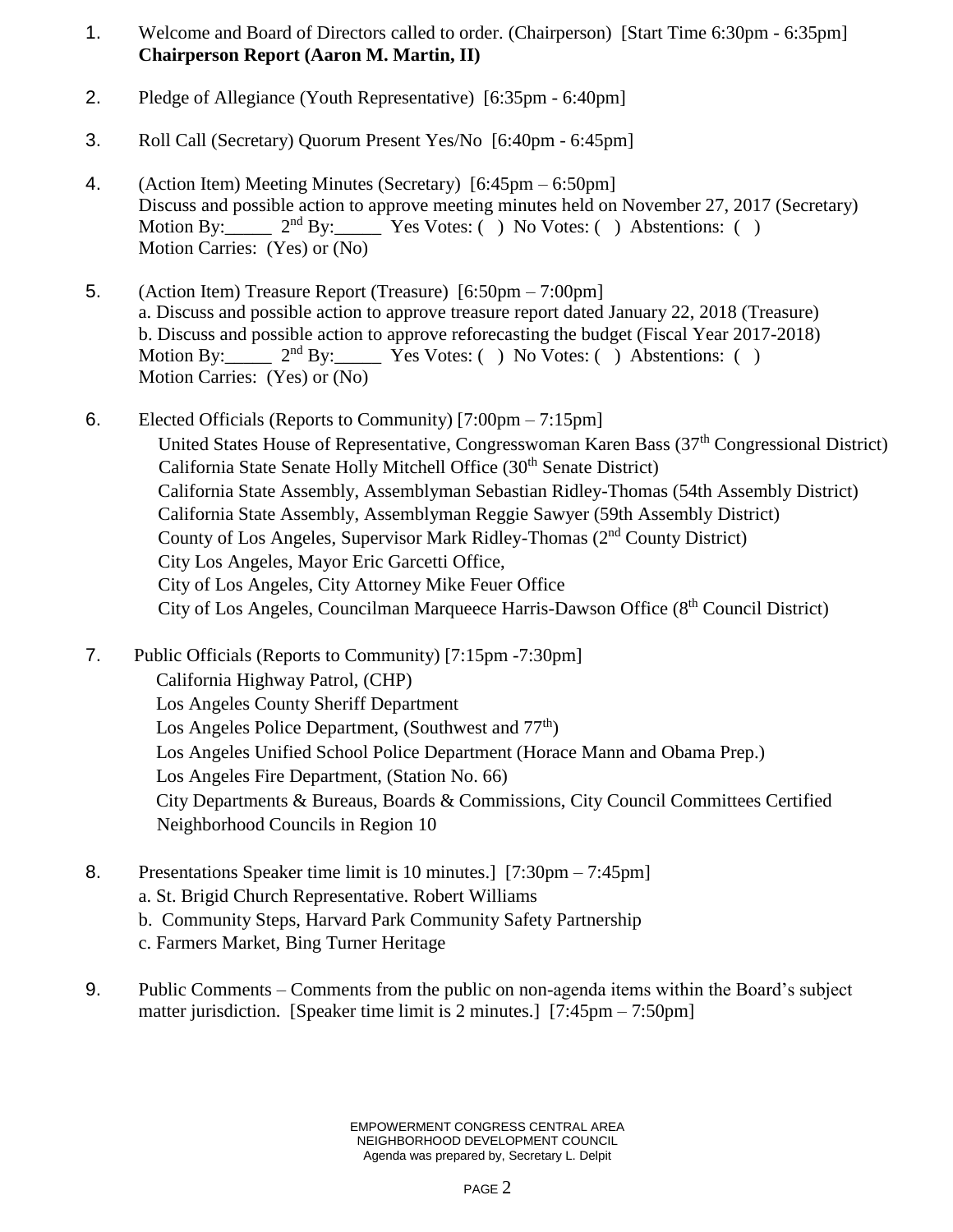## 10. Old Business: (Action Item) [7:50pm – 7:55pm]

a. Discussion and possible action: Recommend to the Department of Neighborhood Empowerment the board's top choices for handling funds regarding the Space Shuttle. The California Science Center provided approximately \$100,000 to a fiscal agent (Community Health Councils Inc. to be used for environmental, education and technical assistance in the Neighborhood Council's boundaries. The fiscal agent has expressed an interest in turning over the monies and possible recommendations by the board include, but are not limited to, a desire that the remaining monies be sent to the City, to another fiscal agent, or returned to the California Science Center. (This agenda item is not a directive to the fiscal agent's obligations under the settlement agreement and the fiscal agent will ultimately determine how the funds are handled.)

Motion By:  $2<sup>nd</sup>$  By: Yes Votes: ( ) No Votes: ( ) Abstentions: ( ) Motion Carries: (Yes) or (No)

11. New Business: (Action Items) [7:55pm – 8:00pm]

a. Discussion and possible action to approve an Official Calendar of Events for for fiscal year 2017-2018, or the remainder of 2018 (January-June) (Natisha Francis). NOTE: This is needed to allocate public funds to all board events that are left in the fiscal year. Motion By:  $2<sup>nd</sup> By: Yes Votes: ( ) No Votes: ( ) Abstentions: ( )$ Motion Carries: (Yes) or (No)

b. Discussion and possible action to appoint, nominate, and fill two vacant seats on the board, an appoint, nominate a Parliamentarian-Sargent of Arms to be added to the ECCANDC Bylaws Approved September 1, 2015 as an officer position. (L. Delpit, E. Pace, R. D. Campbell) (1.) Breon Hollie for Vice Chairperson, and Carolina Diaz for Stakeholders Representative, and Robert D. Campbell as the Parliamentarian/Sargent of Arms (Officer) pending an update to ECCANDC Bylaws Approved on September 1, 2015. Motion By:  $2<sup>nd</sup> By: Yes Votes: () No Votes: () Abstentions: ()$ Motion Carries: (Yes) or (No)

12. Area Reports, and Youth Report [800pm – 8:10pm]

a. Area 1, Area 2, Area 3 b. Youth Report Report to the board on any activities in your area within last 25 days Remember to Invite your stakeholders to this meeting each month

13. Standing Committee Reports consideration by the Board of the reports and recommendations from its committees, including possible action in adopting, rejecting, or modifying any report or recommendation, possible action by the Board implementing the report or recommendation, or possible determination by the Board of the Neighborhood Council's position on a report or recommendation, and recommendation regarding communication of the position to the appropriate governmental body. [8:10pm – 8:20pm]